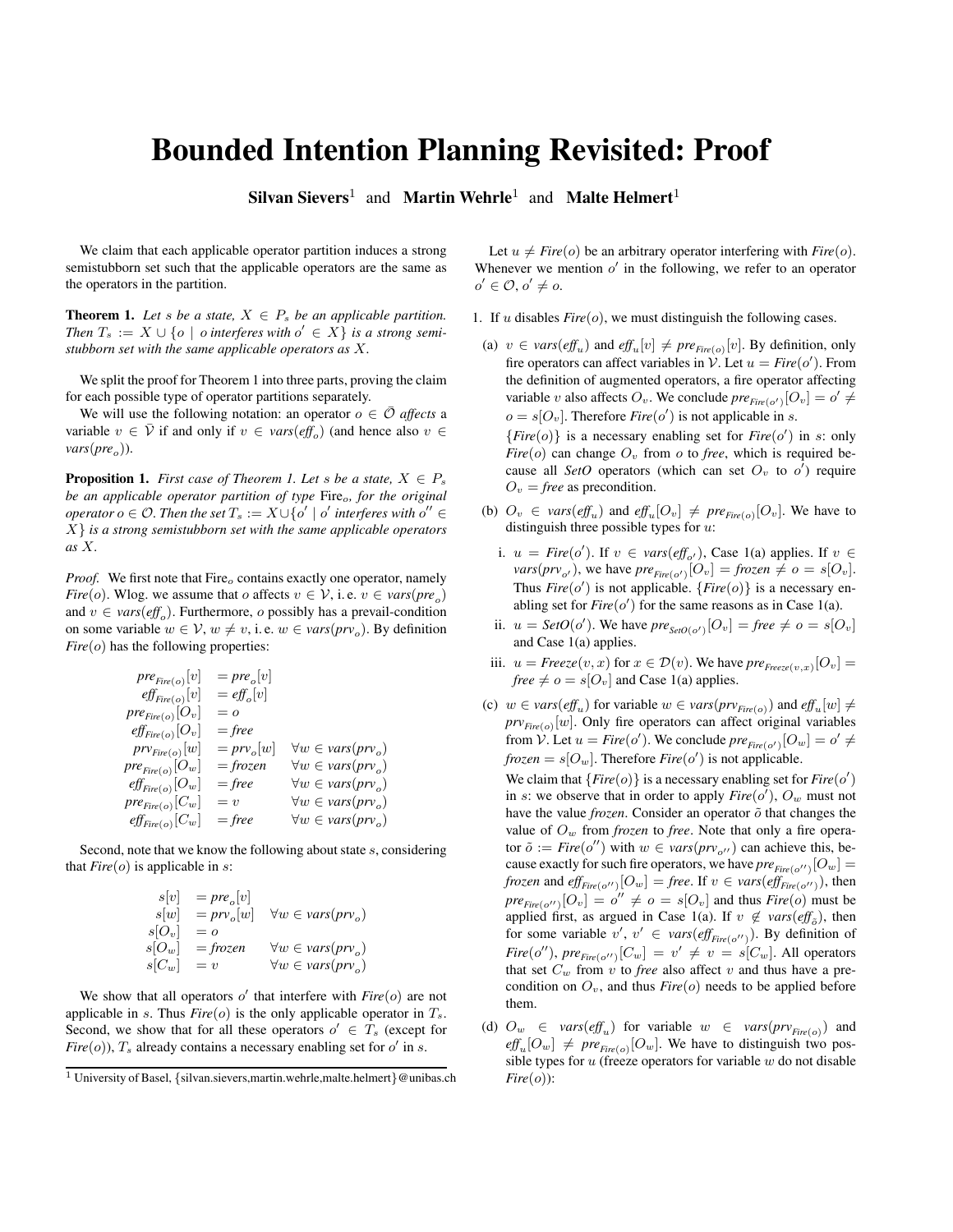- i.  $u = Fire(o')$ . If  $w \in vars(eff_{o'})$ , we have  $w \in vars(eff_{Fire(o')})$ and Case 1(c) applies. If  $w \in vars(prv_{o'})$ , there must be a variable  $v' \in V$  for which  $v' \in vars(\text{eff}_{o'})$ . If  $v' = v$ , then  $pre_{Fire(o')}[O_v] = o' \neq o = s[O_v]$  and *Fire*(o') is not applicable in s.  ${Fire(0)}$  is a necessary enabling set in s for  $Fire(0')$ as argued in Case 1(a). If  $v' \neq v$ , then  $pre_{Fire(o')}[C_w] = v' \neq$  $v = s[C_w]$  and thus *Fire*(o') is not applicable in s. {*Fire*(o)} is a necessary enabling set for  $Fire(o')$ , because all operators that set  $C_w$  from v to *free* also affect v and thus have a precondition on  $O_v$ , and thus *Fire*( $o$ ) needs to be applied before them, because  $s[O_v] = o$ .
- ii.  $u = \text{SetO}(o')$ . We have  $\text{pre}_{\text{SetO}(o')}[O_w] = \text{free} \neq \text{frozen} =$  $s[O_w]$  and thus  $SetO(o')$  is not applicable in s. {*Fire*(o)} is a necessary enabling set for  $SetO(o')$ : Case 1(c) applies.
- (e)  $C_w \in vars(eff_u)$  for variable  $w \in vars(prv_{Fire(o)})$  and  $\textit{eff}_{u}[C_{w}] \neq \textit{pre}_{\textit{Fire}(o)}[C_{w}]$ . We have to distinguish two possible types for  $u$ :
	- i.  $u = \text{Fire}(o')$ . We know that  $\text{pre}_{\text{Fire}(o')}[C_w] = v'$  for some variable  $v' \in V$ . The case reduces to Case 1(d)i, the case "If  $w \in vars(prv_{o'})$ ".
- ii.  $u = \text{SetC}(w, c)$  for some  $c \in \text{CG}(w)$ . We have  $\mathit{pre}_{\mathit{SetC}(w,c)}[C_w] = \mathit{free} \neq v = s[C_w]$  and thus  $\mathit{SetC}(w,c)$  is not applicable in s. {*Fire*(o)} is a necessary enabling set for  $SetC(w, c)$ , because only fire operators affecting v can change  $C_w$  from v to *free* and  $s[O_v] = o$  (see also Case 1(d)*i*, second case "If  $v' \neq v$ ").
- 2. If  $Fire(o)$  disables u, we must distinguish the following cases.
- (a)  $v \in vars(pre_u)$  and  $pre_u[v] \neq eff_{Fire(o)}[v]$ . Only fire operators  $u = Fire(o')$  can have original variables from  $V$  as a precondition. From the definition of fire operators, we conclude  $pre_{Fire(o')}[O_v] = o' \neq o = s[O_v]$ . Hence *Fire*(o') is not applicable in s.

 ${Fire(0)}$  is a necessary enabling set for *Fire*( $o'$ ) because only  $Fire(o)$  can change  $O_v$  from  $o$  to *free*, which is precondition for all *SetO* operators, which are in turn needed to set  $O_v$  to  $o'$  (see also Case 1(a)).

- (b)  $v \in vars(prv_u)$  and  $prv_u[v] \neq eff_{Fire(o)}[v]$ . We must distinguish three possible types for  $u$ :
	- i.  $u = \text{Fire}(o')$ . From  $v \in \text{vars}(prv_{o'})$ , we know that  $pre_{o'}[O_v] = \text{frozen} \neq o = s[O_v]$ . Hence *Fire*(o') is not applicable in s. Furthermore,  ${Fire(0)}$  is a necessary enabling set for  $Fire(o')$  because only  $Fire(o)$  can change  $O_v$  from  $o$ to *free*, which is required because all *Freeze* operators (which can set  $O_v$  to *frozen*) require  $O_v$  = *free* as precondition.
	- ii.  $u = \text{SetO}(o')$ . From the definition of *SetO* operators, we know that  $pre_{SetO(o')}[O_v] = free \neq o = s[O_v]$ . Hence *Fire*( $o'$ ) is not applicable in s. Furthermore, {*Fire*( $o$ )} is a necessary enabling set for  $Fire(o')$  because only  $Fire(o)$  can change  $O_v$  from  $o$  to *free*, which is the condition for  $SetO(o')$ to become applicable.
- iii.  $u = \text{Freeze}(v, x)$  for some  $x \in \mathcal{D}(v)$ . We have  $pre_{Free_{ze}(v,x)}[O_v] = free \neq o = s[O_v]$  and thus Case 2(b)ii applies.
- (c)  $O_v \in vars(pre_u)$  and  $pre_u[O_v] \neq eff_{Fire(o)}[O_v]$ . As  $\textit{eff}_{\textit{Fire}(o)}[O_v] = \textit{free}$ , only fire operators  $u = \textit{Fire}(o')$  can be disabled (and not operators of type *SetO* or *Freeze*, as these

could only have preconditions  $O_v = \text{free}$ ). If  $v \in \text{vars}(\text{eff}_{o}),$ Case 2(a) applies. If  $v \notin vars(eff_{o'})$ ,  $v \in vars(prv_{o'})$  and Case 2(b)i applies.

- (d)  $O_w \in vars(pre_u)$  for some  $w \in vars(prv_{Fire(o)})$  and  $\textit{pre}_u[O_w] \neq \textit{eff}_{\textit{Fire}(o)}[O_w].$  As  $\textit{eff}_{\textit{Fire}(o)}[O_w] = \textit{free},$  only fire operators  $u = Fire(o')$  can be disabled (and not operators of type *SetO* or *Freeze*, as these could only have preconditions  $O_w = \text{free}$ ). If  $w \in \text{vars}(\text{eff}_{o'})$ , Case 2(a) applies. If *w* ∉ *vars*(*eff<sub>o'</sub>*), *w* ∈ *vars*( $prv_{o'}$ ) and Case 2(b)i applies.
- (e)  $C_w \in vars(pre_u)$  for some  $w \in vars(prv_{Fire(o)})$  and  $pre_u[C_w] \neq \text{eff}_{Fire(o)}[C_w]$ . Only a fire operator  $u = \text{Fire}(o')$ can be disabled by  $C_w$  = *free* (and no *SetC* operator, because they have *free* as precondition). Let  $pre_{Fire(o')}[C_w] := v'$ . If  $v' = v$ , then we have  $v \in vars(pre_{Fire(o')})$  and thus Case 2(a) applies. If  $v' \neq v$ , then  $pre_{Fire(o')}[C_w] = v' \neq v = s[C_w]$  and hence  $Fire(o')$  is not applicable. Furthermore,  ${Fire(o)}$  is a necessary enabling set for  $Fire(o')$ , because any (fire) operator that can change  $C_w$  from v to *free* (which is required for *SetC* operators to set  $C_w$  to  $v'$ ) must also affect v and thus  $O_v$ . As  $s[O_v] = o$ , *Fire*(*o*) must necessarily be applied before *Fire*(*o'*).
- 3. If *Fire*(o) and u have conflicting effects, we must distinguish the following cases.
- (a)  $v \in vars(eff_u)$  and  $eff_u[v] \neq eff_{Fire(0)}[v]$ . This case mirrors Case 1(a).
- (b)  $O_v \in vars(eff_u)$  and  $eff_u[O_v] \neq eff_{Fire(O)}[O_v]$ . This case mirrors Case 1(b), with the exclusion of sub-case i., because  $Fire(o)$  and  $Fire(o')$  cannot disable each other via (intention) variables, as both set such variables to *free*.
- (c)  $O_w \in vars(eff_u)$  for some variable  $w \in vars(prv_{Fire(o)})$  and  $\text{eff}_{u}[O_{v}] \neq \text{eff}_{\text{Fire}(o)}[O_{v}]$ . Same case as the previous one, i.e. Case 3(b).
- (d)  $C_w \in vars(eff_u)$  for some variable  $w \in vars(pr_{Fire(o)})$  and  $\text{eff}_{u}[O_{v}] \neq \text{eff}_{\text{Fire}(o)}[O_{v}]$ . This case mirrors Case 1(e), with the exclusion of sub-case i., because  $Fire(o)$  and  $Fire(o')$  cannot disable each other via (intention) variables, as both set such variables to *free*.
	- $\Box$

**Proposition 2.** *Second case of Theorem 1. Let s be a state,*  $X \in P_s$ *be an applicable operator partition of type*  $SetO_{v=x}$  *for a variable*  $v \in V$ . Then the set  $T_s := X \cup \{o' \mid o'$  interferes with  $o'' \in X\}$  is a *strong semistubborn set with the same applicable operators as* X*.*

*Proof.* We first note that  $SetO_{v=x}$  contains operators  $SetO(o)$  for operators  $o \in \mathcal{O}$  with  $pre_o[v] = x$  and one operator  $Free_2e(v, x)$ . By definition, we have:

$$
pre_{\text{SetO}(o)/Free_{\text{SetO}(v,x)}[O_v]} = free
$$
  
\n
$$
pr_{\text{SetO}(o)/Free_{\text{SetO}(v,x)}[v]} = x
$$
  
\n
$$
eff_{\text{SetO}(o)}[O_v] = o
$$
  
\n
$$
eff_{Free_{\text{SetO}(v,x)}[O_v]} = free
$$

Second, note that we know the following about state s, considering that  $SetO(o)$  and  $Freeze(v, x)$  are applicable in s:

$$
\begin{array}{rcl}\ns[v]&=x\\s[O_v]&=free\end{array}
$$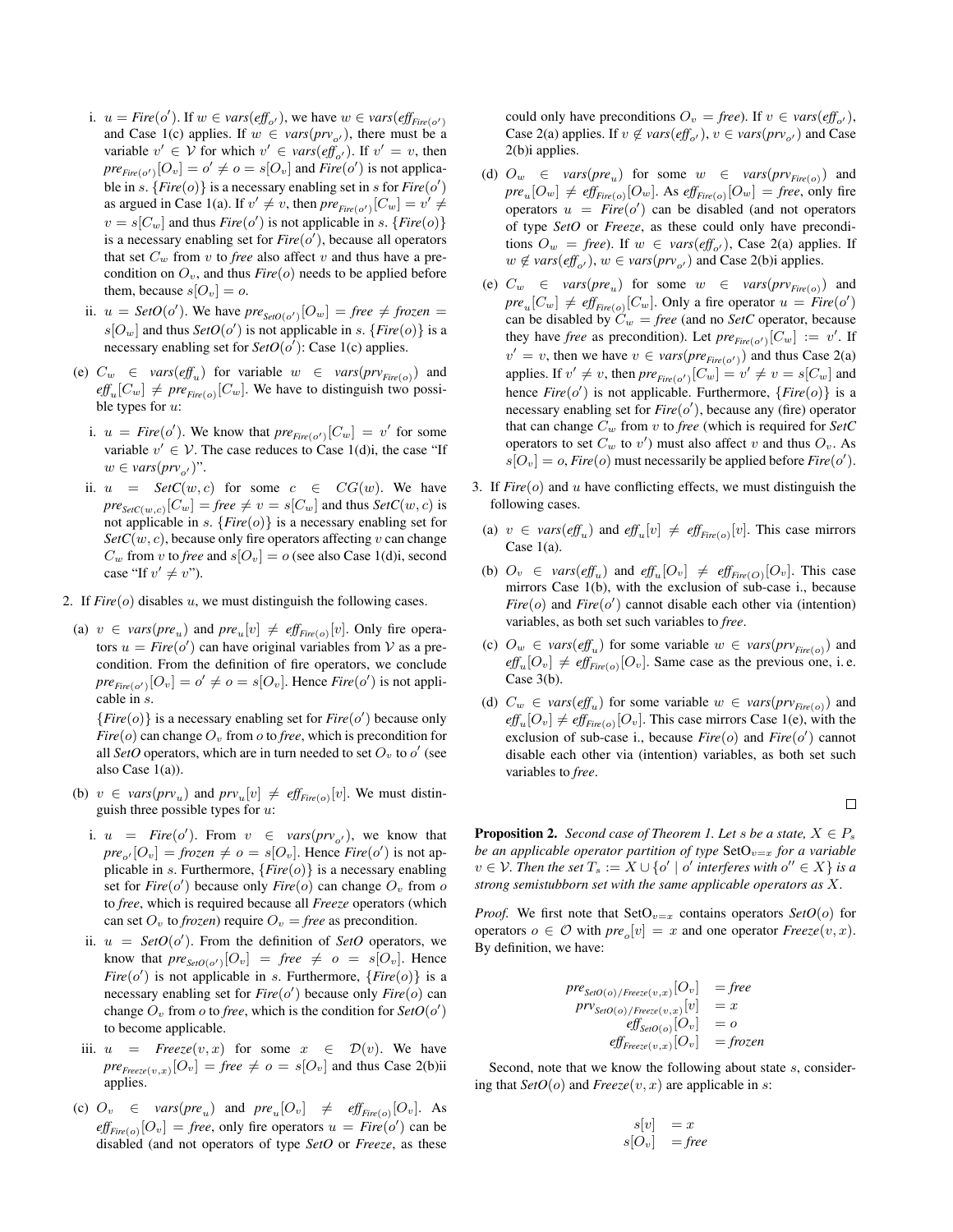We show that all operators  $o'$  that interfere with the operators from the partition  $X$  are not applicable in  $s$ . Thus the operators from  $X$ are the only applicable operators in  $T_s$ . Second, we show that for all these operators  $o' \in T_s$ ,  $T_s$  already contains a necessary enabling set for  $o'$  in s.

Let  $u \neq SetO(o)$ , *Freeze* $(v, x)$  be an arbitrary operator interfering with  $SetO(o)$  or  $Freeze(v, x)$ .

1. If u disables  $SetO(o)$  and  $Freeze(v, x)$ , we only have one case:  $O_v \in vars(eff_u)$  and  $eff_u[O_v] \neq pre_{SetO(o)/Free_ze(v,x)}[O_v]$ . Note that the case  $v \in vars(eff_u)$  and  $eff_u[v] \neq prv_{SetO(o)/Free_{\mathcal{Z}}(v,x)}[v]$ can be reduced to the same case, because only fire operators can affect variables  $v \in V$  and if they affect variable v, they also affect  $O_v$ .

We must distinguish three possible types for  $u$ .

- (a)  $u = \text{Fire}(o')$ . We have  $\text{pre}_{\text{Fire}(o')}[O_v] = o' \neq \text{free} = s[O_v]$ and hence  $Fire(o')$  is not applicable in s. Furthermore,  $SetO(o')$ must be applied before  $Fire(o')$  can be applied. We claim that X is a necessary enabling set for  $Fire(o')$ : either  $SetO(o') \in X$ in which case we are done or  $prv_{SetO(o')}[v] = x'$  for  $x' \neq x$  and thus any operator  $SetO(o)$  from  $X$  must be applied in order to allow to change the value of  $v$  through the intended operator o. Note that it is possible that  $Freeze(v, x)$  is required to allow the application of an operator which in turn fulfills a prevailcondition of  $Fire(o')$ . It is therefore not enough to choose the subset  $SetO(o) \subseteq X$  as a necessary enabling set for  $Fire(o')$  in s, but the set  $X$  is.
- (b)  $u = SetO(o')$ . We know  $prv_{SetO(o')}[v] = x'$ . If  $x' = x$ , SetO(o') is applicable in s and SetO(o')  $\in X$ . If  $x' \neq x$ ,  $prv_{SetO(o')}[v] = x' \neq x = s[v]$  and hence  $SetO(o')$  is not applicable in  $s$ . In the latter case,  $X$  is a necessary enabling set for  $SetO(o')$  in s for the same arguments as shown in the previous Case 1(a).
- (c)  $u = Freeze(v, x')$  (By assumption  $u \neq Freeze(v, x)$  and hence  $x' \neq x$ ). We have  $\text{prv}_{\text{Freeze}(v,x')}[v] = x' \neq x = s[v]$  and thus  $Freeze(v,')$  is not applicable in s. X is a necessary enabling set for  $Freeze(v, x')$  in s for the same reasons shown in Case 1(a).
- 2. If *SetO*(*o*) disables *u*, we only have one case:  $O_v \in vars(pre_u)$ and  $pre_u[O_v] \neq \text{eff}_{SetO(o)}[O_v]$ . We must distinguish three possible types for u.
- (a)  $u = \text{Fire}(o')$ . If  $v \in \text{vars}(\text{eff}_{o'})$ , Case 1(a) applies. If  $v \notin$  $vars(eff_{o'})$ ,  $v \in vars(prv_{o'})$  and we have  $pre_{Fire(o')}[O_v] =$ *frozen*  $\neq$  *free* =  $s[O_v]$  and thus *Fire*(*o'*) is not applicable. We claim that X is a necessary enabling set for  $Fire( o')$  in s. We observe that  $Freeze(v, x')$  for  $x' = prv_{o'}[v]$  must be applied before  $Fire(o')$  can be applied. If  $x' = x$ ,  $Freeze(v, x') \in X$ and we are done. If  $x' \neq x$ , we must first apply *SetO* operators in X to enable other operators to change v to  $x'$  eventually, which is prevail-condition for applying  $Freeze(v, x')$ , in turn requirement for application of  $Fire(o')$ .
- (b)  $u = SetO(o')$ . We have  $prv_{SetO(o')}[v] = x'$  and thus Case 1(b) applies.
- (c)  $u = \text{Freeze}(v, x')$ . We have  $\text{prv}_{\text{Freeze}(v, x')}[v] = x'$  and Case 1(c) applies.
- 3. If  $Freeze(v, x)$  disables u, we only have one case:  $O_v \in$  $\textit{vars}(pre_u)$  and  $\textit{pre}_u[O_v] \neq \textit{eff}_{\textit{SetO}(o)}[O_v]$ . We must distinguish three possible types for  $u$ .
- (a)  $u = \text{Fire}(o')$ . If  $v \in \text{vars}(\text{eff}_{o'})$ , Case 1(a) applies. If  $v \notin$  $vars(eff_{o'})$ ,  $v \in vars(prv_{o'})$  and we have  $prv_{Fire(o')}[v] = x'.$ If  $x' = x$ , *Freeze* $(v, x)$  does not disable *Fire* $(o')$ . If  $x' \neq x$ , we have  $\text{prv}_{\text{Fire}(o')}[v] = x' \neq x = s[v]$  and hence  $\text{Fire}(o')$  is not applicable in s. For  $Fire(o')$  to become applicable,  $v$  must change its value from  $x$  to  $x'$ . The remaining argumentation mirrors the one of Case 2(a).
- (b)  $u = SetO(o')$ . We have  $prv_{SetO(o')}[v] = x'$  and thus Case 1b) applies.
- (c)  $u = \text{Freeze}(v, x')$ . We have  $\text{prv}_{\text{Freeze}(v, x')}[v] = x'$  and Case 1(c) applies.
- 4. If  $SetO(o)$  and u have conflicting effects, we only have one case:  $O_v \in vars(eff_u)$  and  $eff_u[O_v] \neq eff_{SetO(o)}[O_v]$ . We must distinguish three possible types for  $u$ .
	- (a)  $u = \text{Fire}(o')$ . We have  $\text{pre}_{\text{Fire}(o')}[O_v] = o'$ . This case mirrors Case 1(a).
	- (b)  $u = SetO(o')$ . We have  $prv_{SetO(o')}[v] = x'$ . This case mirrors Case  $1(b)$ .
	- (c)  $u = \text{Freeze}(v, x')$ . We have  $\text{pre}_{\text{Freeze}(v, x')}[v] = x'$ . This case mirrors Case 1(c).
- 5. If  $Freeze(v, x)$  and u have conflicting effects, we only have one case:  $O_v \in vars(eff_u)$  and  $eff_u[O_v] \neq eff_{Free_ze(v,x)}[O_v]$ . We must distinguish two possible types for u (there is only one *Freeze* operator per variable and *Freeze* operators for different variables cannot interfere).
	- (a)  $u = \text{Fire}(o')$ . We have  $\text{pre}_{\text{Fire}(o')}[O_v] = o'$ . This case mirrors Case  $1(a)$ .
	- (b)  $u = SetO(o')$ . We have  $prv_{SetO(o')}[v] = x'$ . This case mirrors Case 1b).

$$
\Box
$$

**Proposition 3.** *Third case of Theorem 1. Let* s *be a state,*  $X \in P_s$  *be an applicable operator partition of type*  $\text{SetC}_v$  *for a variable*  $v \in V$ . *Then the set*  $T_s := X \cup \{o' \mid o'$  *interferes with*  $o'' \in X$  *is a strong semistubborn set with the same applicable operators as* X*.*

*Proof.* We first note that  $SetC_v$  contains operators  $SetC(v, c)$  for  $c \in CG(v)$ . By definition, we have:

$$
pre_{SetC(v,c)}[C_v] = free
$$
  

$$
eff_{SetC(v,c)}[C_v] = c
$$

Second, note that we know the following about state s, considering that  $SetC(v, c)$  is applicable in s:

$$
s[C_c] = \text{free}
$$

We show that all operators  $o'$  that interfere with the operators from the partition  $X$  are not applicable in  $s$ . Thus the operators from  $X$ are the only applicable operators in  $T_s$ . Second, we show that for all these operators  $o' \in T_s$ ,  $T_s$  already contains a necessary enabling set for  $o'$  in s.

We first observe that for an operator  $SetC(v, c) \in X$ , only other *SetC* operators for the same variable  $v$  and *Fire* operators may share the variable  $C_v$  with  $SetC(v, c)$ . Furthermore, all operators